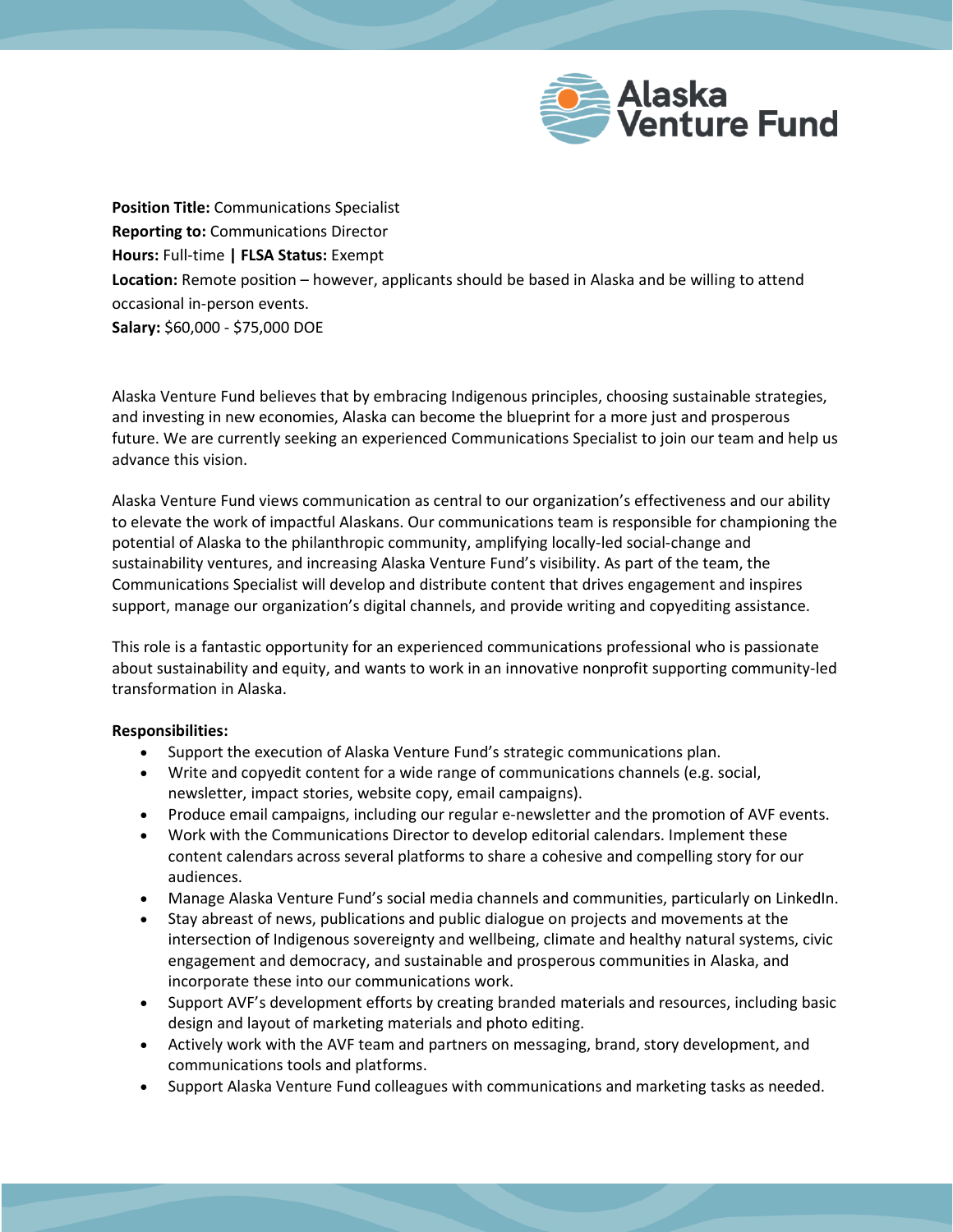### **Requirements:**

- Two or more years in a marketing and communications focused position.
- Exceptional copywriting, editing, and oral communication skills.
- Excellent project management skills and experience managing contractors.
- Experience managing and updating websites, preferably on WordPress and/or WIX.
- Proven success managing social media channels for an organization.
- Experience creating high-quality branded content using Canva or Adobe Suite.
- Possess a nuanced understanding of Alaska–its peoples, issues, and values.
- Commitment to the principles of diversity, equity, and inclusion, and an awareness of these issues within the Alaskan context.
- Strong alignment with Alaska Venture Fund's values and a commitment to building a more sustainable future for all Alaskans.

### **Attributes:**

- Confident creative writer with experience preparing and publishing content digitally.
- An eye for captivating storytelling, good design, and persuasive messaging.
- Well-motivated, flexible, organized, with strong attention to detail.
- Strong time management skills.
- Comfortable working within brand voice and identity guidelines.
- Comfortable with collaborative technology and working as part of a remote team.
- Knowledge of Adobe Creative Suite (InDesign, Photoshop, Illustrator) is an asset.

# **About Us**

Alaska Venture Fund is a philanthropic partner and social-change incubator building a more sustainable future for Alaska and beyond. Together with our partners, we pursue bold ideas, building new models of collaboration and collective action to create lasting change. We believe that by embracing Indigenous principles, choosing sustainable strategies, and investing in new economies, Alaska can become the blueprint for a more just and prosperous future. For more information, please visit [alaskaventure.org](https://alaskaventure.org/).

# **Benefits**

Alaska Venture Fund offers an exceptional and comprehensive benefits package that includes employerpaid health, dental, and vision insurance, 3% automatic contribution and a 3% match on 401k contributions, pre-tax transportation benefits, and paid holidays, vacation, sick, and volunteer time off.

# **How to Apply**

To begin the application process, please send your resume, an example of your writing, and a cover letter along with the names of two references to info@alaskaventure.org using the subject line: "Name of Applicant - Communications Specialist" The first round of applications will be reviewed on 05/31/22. Applications will be accepted until the position is filled.

# **Hiring Statement**

Alaska Venture Fund is a project of New Venture Fund (NVF), a 501(c)(3) public charity that incubates new and innovative public-interest projects and grant-making programs. NVF is committed to attracting, developing and retaining exceptional people, and to creating a work environment that is dynamic, rewarding and enables each of us to realize our potential. NVF's work environment is safe and open to all employees and partners, respecting the full spectrum of race, color, religious creed, sex, gender identity, sexual orientation, national origin, political affiliation, ancestry, age, disability, genetic